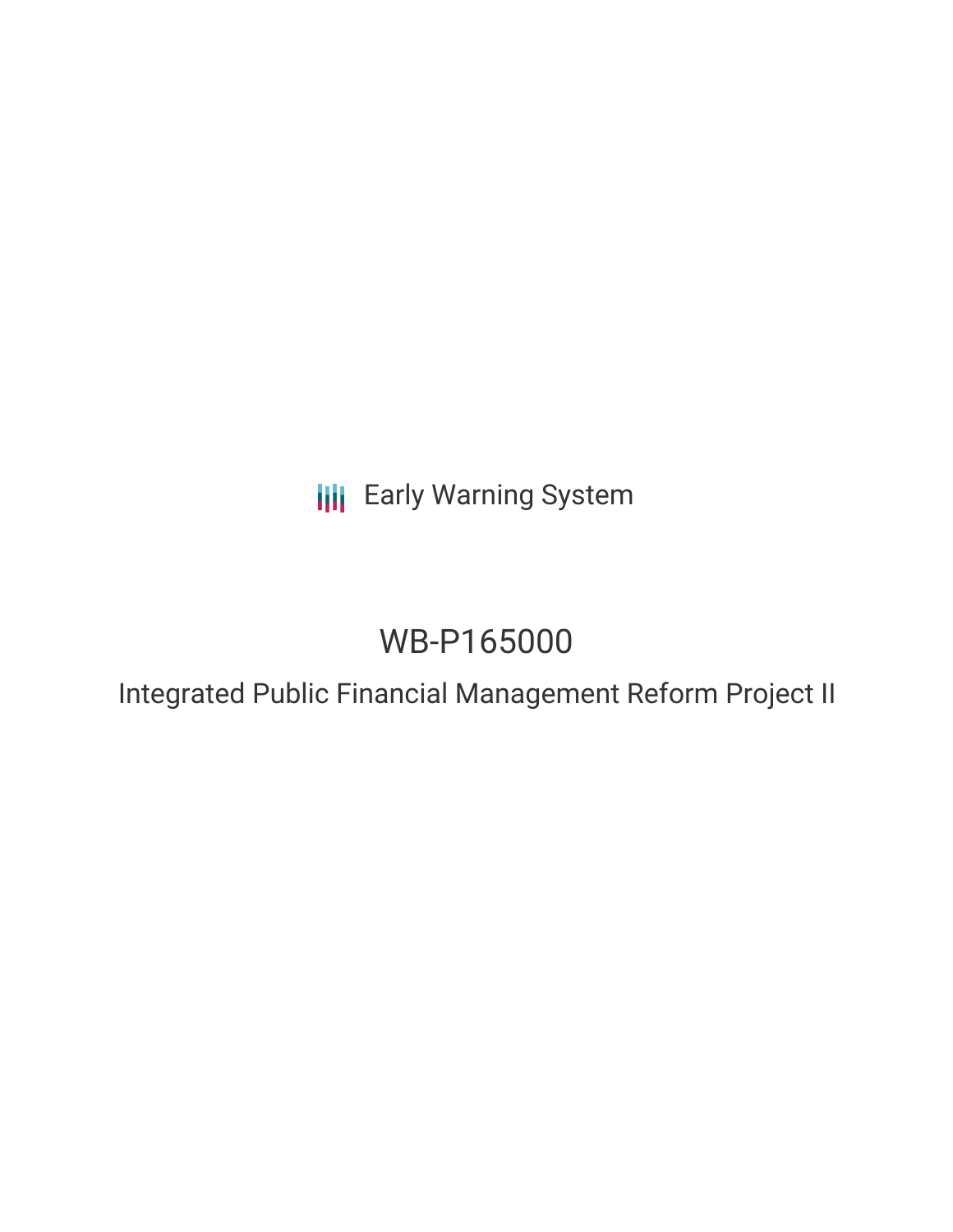

#### **Quick Facts**

| <b>Countries</b>               | Liberia               |
|--------------------------------|-----------------------|
| <b>Financial Institutions</b>  | World Bank (WB)       |
| <b>Status</b>                  | Proposed              |
| <b>Bank Risk Rating</b>        | C                     |
| <b>Voting Date</b>             | 2019-02-28            |
| <b>Borrower</b>                | Government of Liberia |
| <b>Sectors</b>                 | Finance               |
| <b>Investment Amount (USD)</b> | \$10.00 million       |
| <b>Project Cost (USD)</b>      | $$18.22$ million      |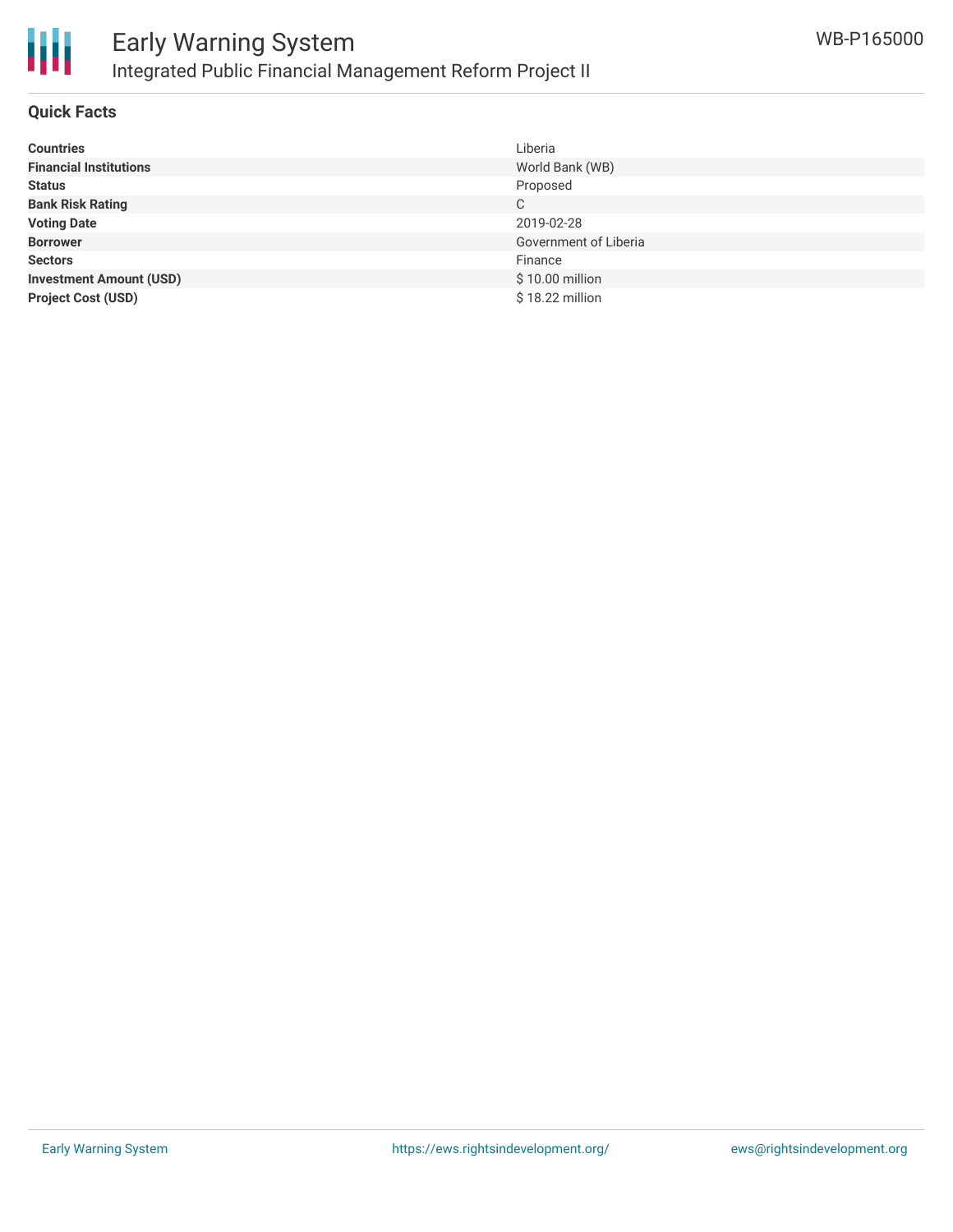

## **Project Description**

Project description not provided at the time of disclosure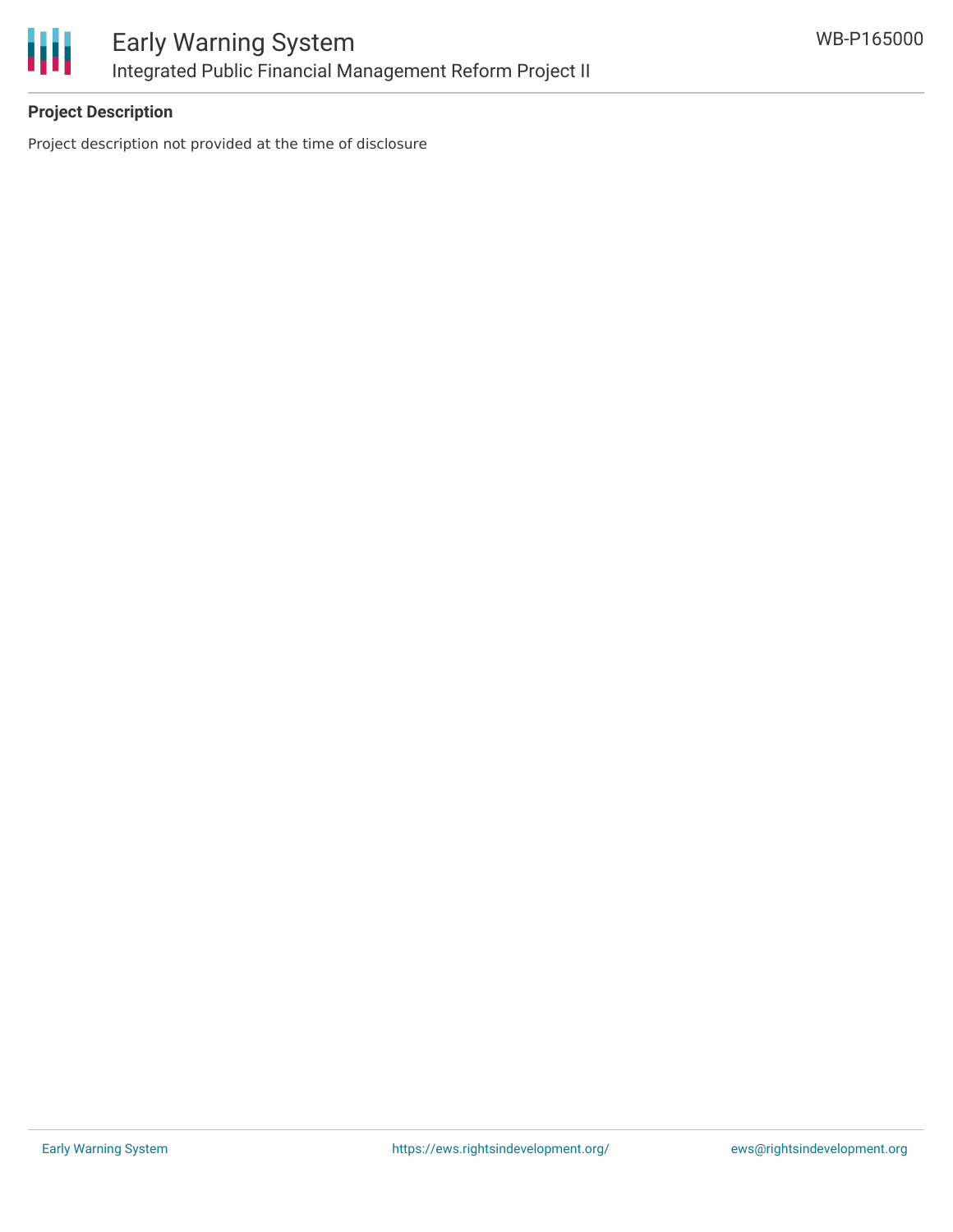

### **Investment Description**

World Bank (WB)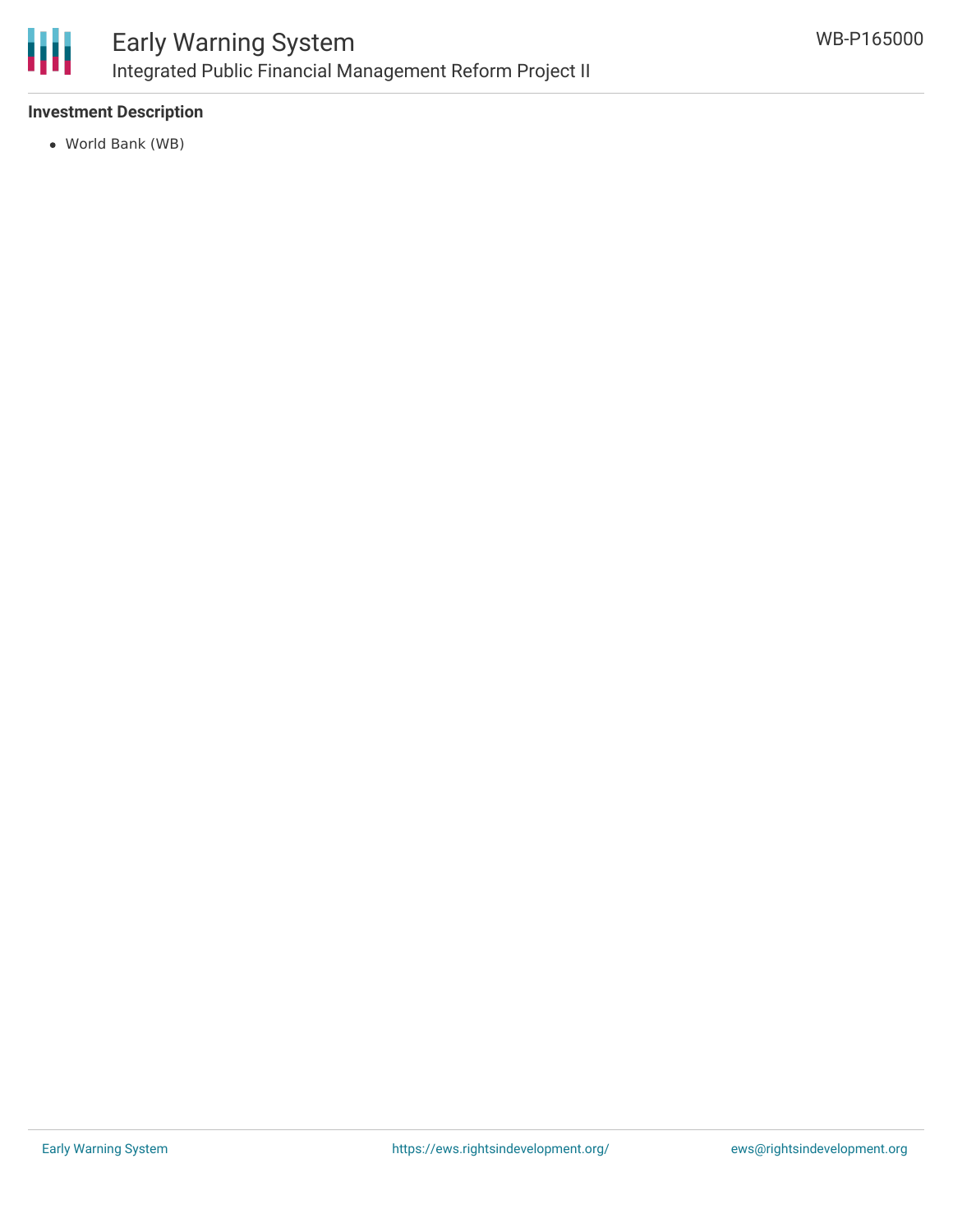### **Contact Information**

No contact information provided at the time of disclosure.

ACCOUNTABILITY MECHANISM OF WORLD BANK

The World Bank Inspection Panel is the independent complaint mechanism and fact-finding body for people who believe they are likely to be, or have been, adversely affected by a World Bank-financed project. If you submit a complaint to the Inspection Panel, they may investigate to assess whether the World Bank is following its own policies and procedures for preventing harm to people or the environment. You can contact the Inspection Panel or submit a complaint by emailing ipanel@worldbank.org. You can learn more about the Inspection Panel and how to file a complaint at: http://ewebapps.worldbank.org/apps/ip/Pages/Home.aspx.